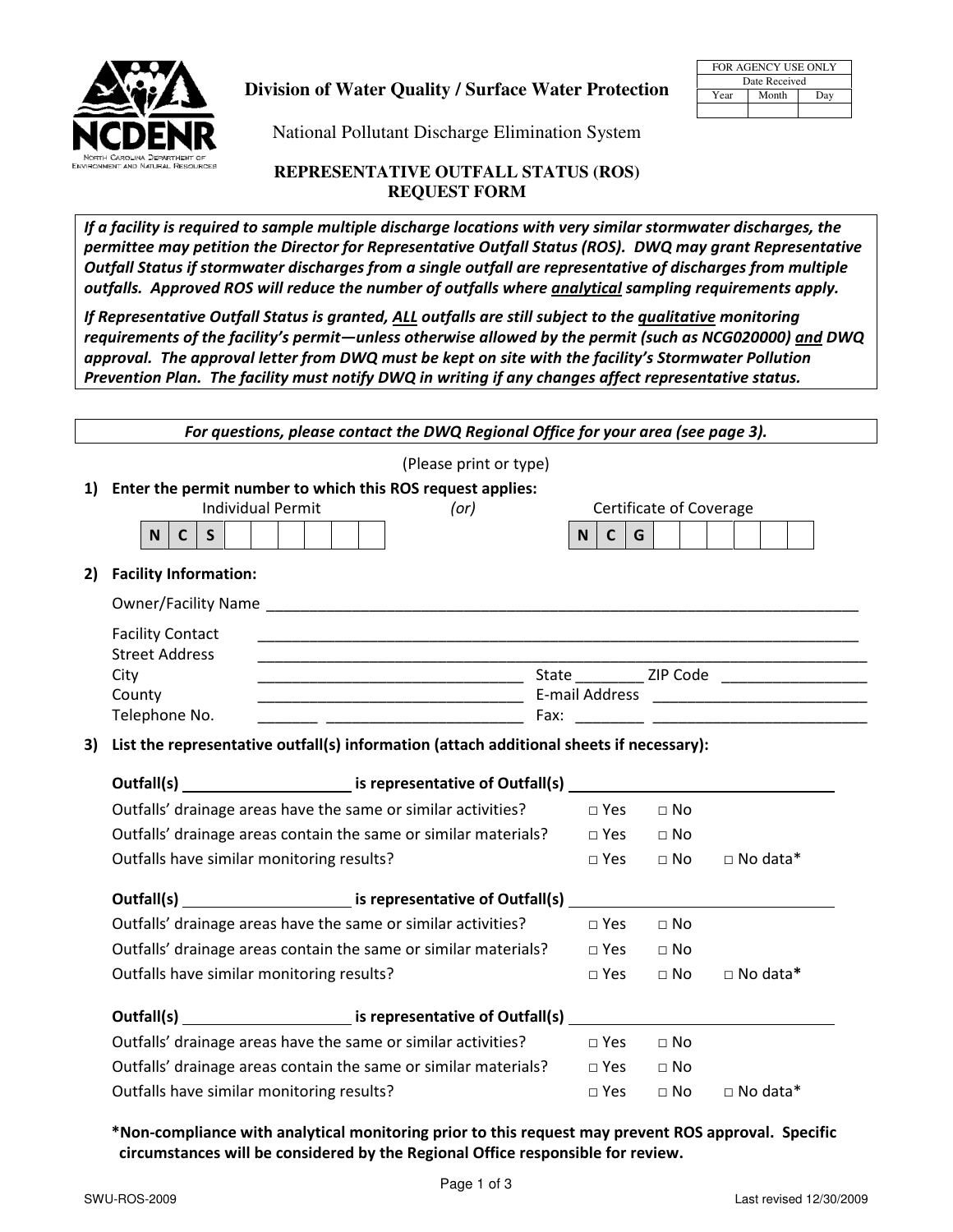# **Representative Outfall Status Request**

4) Detailed explanation about why the outfalls above should be granted Representative Status: (Or, attach a letter or narrative to discuss this information.) For example, describe how activities and/or materials are similar.



### 5) Certification:

#### North Carolina General Statute 143-215.6 B(i) provides that:

Any person who knowingly makes any false statement, representation, or certification in any application, record, report, plan, or other document filed or required to be maintained under this Article or a rule implementing this Article; or who knowingly makes a false statement of a material fact in a rulemaking proceeding or contested case under this Article; or who falsifies, tampers with, or knowingly renders inaccurate any recording or monitoring device or method required to be operated or maintained under this Article or rules of the [Environmental Management] Commission implementing this Article shall be guilty of a Class 2 misdemeanor which may include a fine not to exceed ten thousand dollars (\$10,000).

I hereby request Representative Outfall Status for my NPDES Permit. I understand that ALL outfalls are still subject to the qualitative monitoring requirements of the permit, unless otherwise allowed by the permit and regional office approval. I must notify DWQ in writing if any changes to the facility or its operations take place after ROS is granted that may affect this status. If ROS no longer applies, I understand I must resume monitoring of all outfalls as specified in my NPDES permit.

I certify that I am familiar with the information contained in this application and that to the best of my knowledge and belief such information is true, complete, and accurate.

| Printed Name of Person Signing: |  |
|---------------------------------|--|
| Title:                          |  |

\_\_\_\_\_\_\_\_\_\_\_\_\_\_\_\_\_\_\_\_\_\_\_\_\_\_\_\_\_\_\_\_\_\_\_\_\_\_\_\_\_\_\_\_\_\_\_\_\_\_\_ \_\_\_\_\_\_\_\_\_\_\_\_\_\_\_\_\_\_\_\_\_\_

(Signature of Applicant) (Date Signed)

Please note: This application for Representative Outfall Status is subject to approval by the NCDENR Regional Office. The Regional Office may inspect your facility for compliance with the conditions of the permit prior to that approval.

#### Final Checklist for ROS Request

#### This application should include the following items:

- □ This completed form.
- □ Letter or narrative elaborating on the reasons why specified outfalls should be granted representative status, unless all information can be included in Question 4.
- $\Box$  Two (2) copies of a site map of the facility with the location of all outfalls clearly marked, including the drainage areas, industrial activities, and raw materials/finished products within each drainage area.
- □ Summary of results from monitoring conducted at the outfalls listed in Question 3.
- □ Any other supporting documentation.